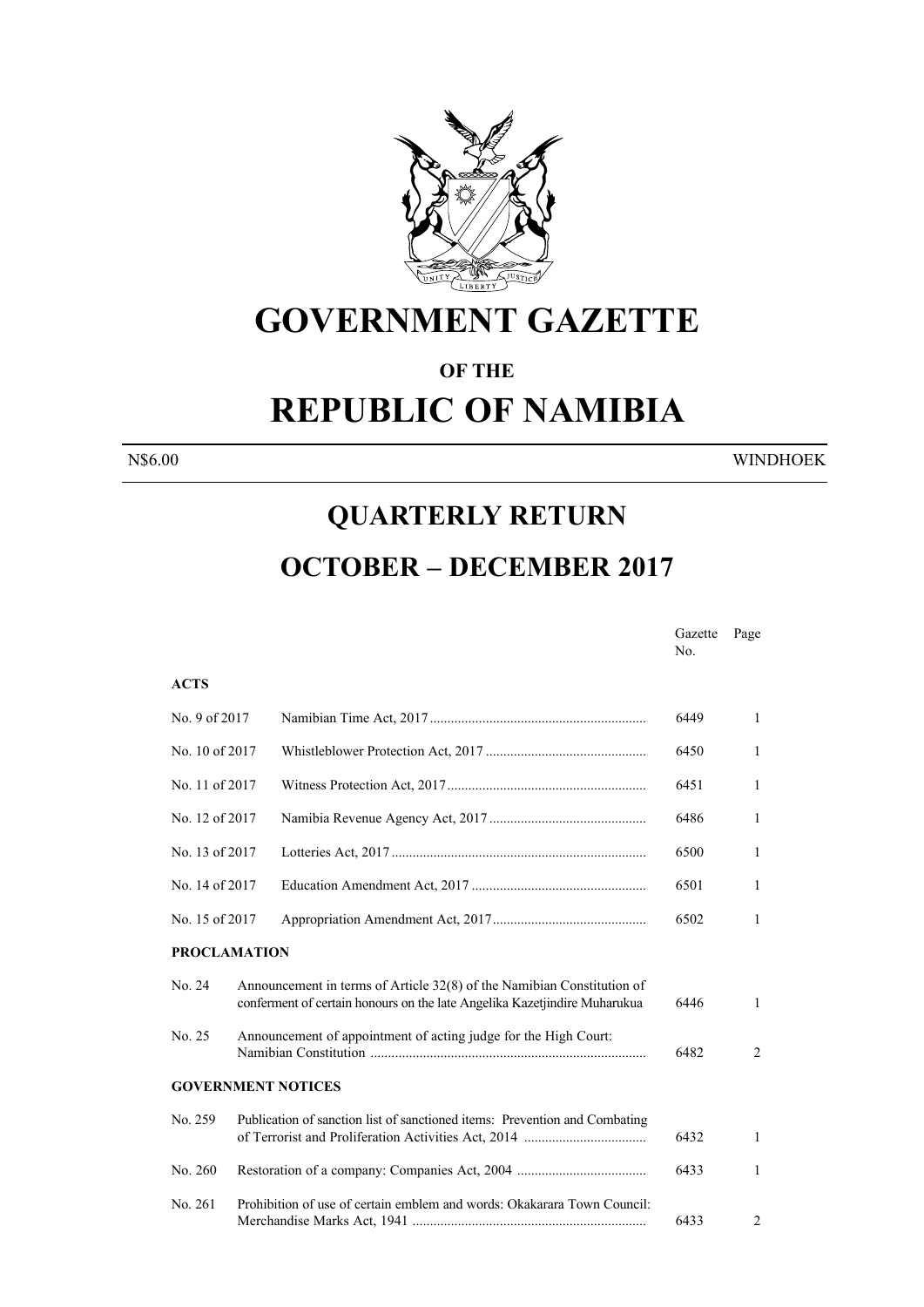| No.     |                                                                                                                                                                                                                                             | Gazette<br>No. | Page |
|---------|---------------------------------------------------------------------------------------------------------------------------------------------------------------------------------------------------------------------------------------------|----------------|------|
| No. 262 | Proposed prohibition of use of certain mark and words: Zeraeua Tradional                                                                                                                                                                    | 6433           |      |
| No. 263 | Publication of sanction list of sanctioned items: Prevention and Combating                                                                                                                                                                  | 6434           | 1    |
| No. 264 | Publication of sanction list; issuing of freezing order and issuing of arms<br>embargo: Prevention and Combating of Terrorist and Proliferation                                                                                             | 6435           | 1    |
| No. 265 | Imposition of levies on Namibia Financial Institutions: Namibia Financial                                                                                                                                                                   | 6348           | 1    |
| No. 266 | Final deregistration of companies: Companies Act, 2004                                                                                                                                                                                      | 6439           | 1    |
| No. 267 | Final deregistration of close corporations: Close Corporations Act, 1988                                                                                                                                                                    | 6439           | 3    |
| No. 268 | Nkurenkuru Town Planning Amendment Scheme No. 2: Town Planning                                                                                                                                                                              | 6440           | 2    |
| No. 269 | Extension of boundaries of Ondangwa: Townships and Division of Land                                                                                                                                                                         | 6440           | 2    |
| No. 270 | Extension of boundaries of Hentiesbaai: Townships and Division of Land                                                                                                                                                                      | 6440           | 2    |
| No. 271 | Extension of boundaries of Orwetoveni Extension 7: Townships and                                                                                                                                                                            | 6440           | 3    |
| No. 272 | Extension of boundaries of Arandis Extension 2: Townships and Division                                                                                                                                                                      | 6440           | 3    |
| No. 273 | Extension of boundaries of Kaisosi: Townships and Division of Land                                                                                                                                                                          | 6440           | 4    |
| No. 274 | Declaration of Grootfontein Extension 8 to be an approved township:                                                                                                                                                                         | 6440           | 4    |
| No. 275 | Declaration of Okahandja Extention 16 to be an approved township:                                                                                                                                                                           | 6440           | 5    |
| No. 276 | Declaration of Myl 4 Extension 1 to be an approved township: Town-                                                                                                                                                                          | 6440           | 6    |
| No. 277 | Regulations relating to minimum requirements of study for registration as                                                                                                                                                                   | 6442           | 1    |
| No. 278 | Regulations relating to registration of medical practitioners, qualifications<br>that may be registered as specialities and additional qualifications, main-<br>taining of registers of medical practitioners: Medical and Dental Act, 2004 | 6442           | 4    |
| No. 279 | Regulations relating to practical training of medical students and dental                                                                                                                                                                   | 6444           | 1    |
| No. 280 | Announcement of appointment of traditional leaders of certain Traditional                                                                                                                                                                   | 6445           | 1    |
| No. 281 | Promulgation of Namibian Time Act, 2017 (Act No. 9 of 2017), of the                                                                                                                                                                         | 6449           | 1    |
| No. 282 | Promulgation of Whistleblower Protection Act, 2017 (Act No. 10 of 2017),                                                                                                                                                                    | 6450           | 1    |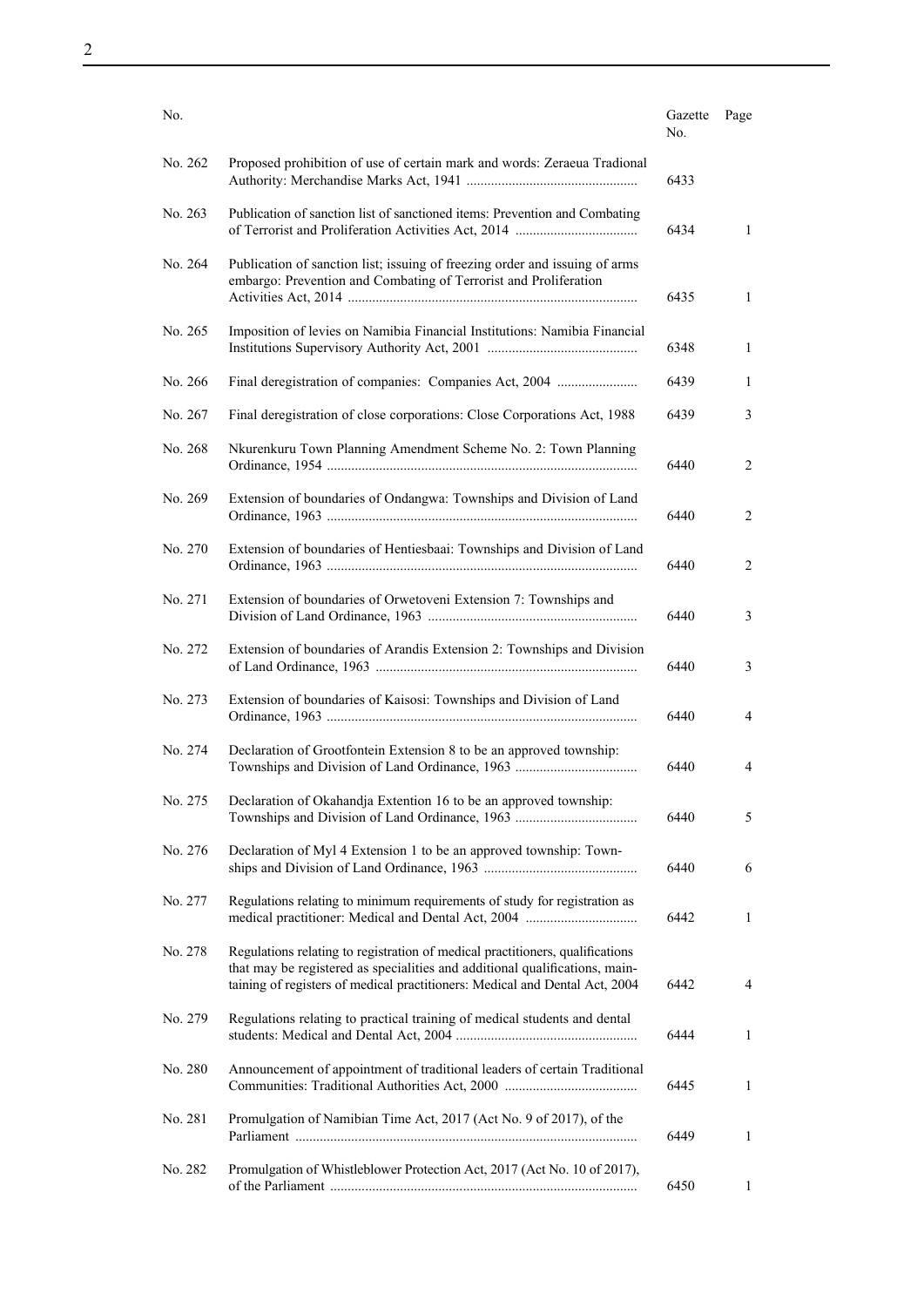| No.     |                                                                                                                                                      | Gazette<br>No. | Page           |
|---------|------------------------------------------------------------------------------------------------------------------------------------------------------|----------------|----------------|
| No. 283 | Promulgation of Witness Protection Act, 2017 (Act No. 11 of 2017), of                                                                                | 6451           | $\mathbf{1}$   |
| No. 284 | Appointment of legal practitioner as member to Namibia Medicines<br>Regulatory Council: Medicines and Related Substances Control Act, 2003           | 6458           | 2              |
| No. 285 | Ondangwa Town Planning Amendment Scheme No. 4: Town Planning                                                                                         | 6458           | 3              |
| No. 286 | Rundu Town Planning Amendment Scheme No. 5: Town Planning                                                                                            | 6458           | 3              |
| No. 287 | Hentiesbaai Town Planning Amendment Scheme No. 14: Town Planning                                                                                     | 6458           | 3              |
| No. 288 | Proclamation of a portion of trunk road 1/12: District of Ondangwa                                                                                   | 6458           | 4              |
| No. 289 |                                                                                                                                                      | 6458           | 5              |
| No. 290 | Determination of rates of land tax: Agriculture (Commercial) Land Reform                                                                             | 6459           | $\mathbf{1}$   |
| No. 291 | Notification of completion and certification of main valuation roll: Agri-                                                                           | 6459           | 2              |
| No. 292 | Imposition of levies on gasoil diesel 50ppm, gasoil diesel 500ppm and<br>unleaded petrol 95: Petroleum Products and Energy Act, 1990                 | 6461           | $\mathbf{1}$   |
| No. 293 | Regulations relating to prices for reselling of petrol: Petroleum Products                                                                           | 6462           | 1              |
| No. 294 | Regulations relating to scope of practice of a pharmacist, pharmaceutical<br>technician, pharmacist intern, pharmacy student, pharmacist's assistant | 6470           | 1              |
| No. 295 | Notification of national voters' register: Eengodi Constituency by-election:                                                                         | 6471           | 1              |
| No. 296 | Notification of person elected as member of Oshikoto Regional Council:<br>Eengodi Constituency by-election: Oshikoto Region: Electoral Act, 2014     | 6471           | 2              |
| No. 297 | Repeal of Government Notice No. 87 of 13 April 2017: Exemption of<br>architects and quantity surveyors from requirements: Architects' and            | 6472           | $\overline{c}$ |
| No. 298 | Declaration of IT operations at Nedbank Namibia Limited as continuous                                                                                | 6472           | 2              |
| No. 299 | Arandis Town Planning Amendment Scheme No. 5: Town Planning                                                                                          | 6472           | 2              |
| No. 300 | Swakopmund Town Planning Amendment Scheme No. 61: Town Planning                                                                                      | 6472           | 3              |
| No. 301 | Swakopmund Town Planning Amendment Scheme No. 62: Town Planning                                                                                      | 6472           | 3              |
| No. 302 | Amendment of Part 5 of Schedule No. 1: Customs and Excise Act, 1998                                                                                  | 6472           | 3              |
| No. 303 | Application that a road be declared a proclaimed farm road (Number                                                                                   | 6472           | 4              |
| No. 304 | Final Deregistration of close corporations: Close Corporations Act, 1988                                                                             | 6475           | 1              |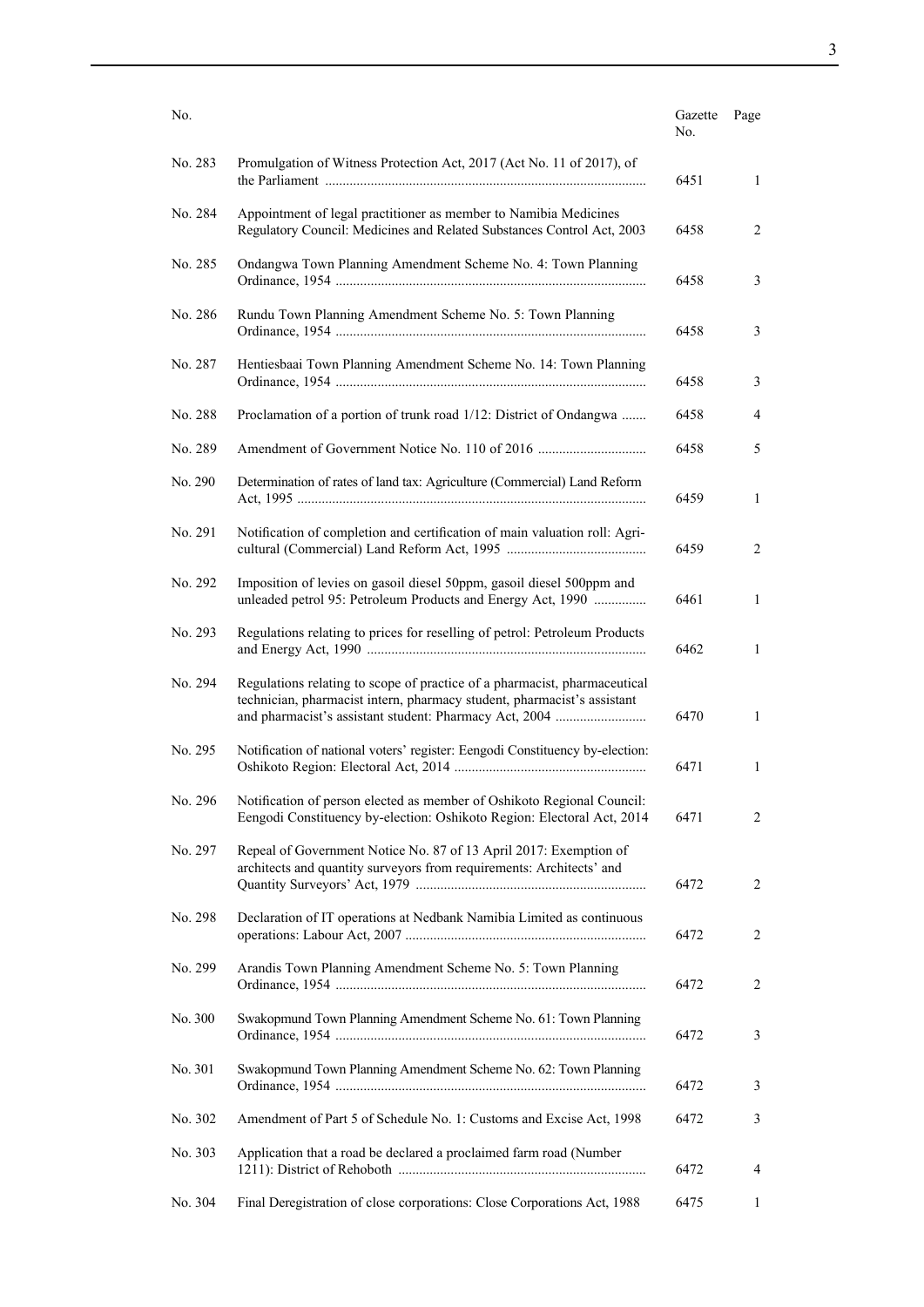| No.     |                                                                                                                                                                                                    | Gazette<br>No. | Page           |
|---------|----------------------------------------------------------------------------------------------------------------------------------------------------------------------------------------------------|----------------|----------------|
| No. 305 | Restoration of close corporation: Close Corporations Act, 1988                                                                                                                                     | 6475           | 2              |
| No. 306 | Final Deregistration of companies: Companies Act, 2004                                                                                                                                             | 6475           | 3              |
| No. 307 | Animal Identification Regulations: Animal Health Act, 2011                                                                                                                                         | 6476           | 1              |
| No. 308 | Publication of sanction list; issuing of freezing order and issuing of arms<br>embargo: Prevention and Combating of Terrorist and Proliferation                                                    | 6477           | 1              |
| No. 309 | Gobabis Town Planning Amendment Scheme No.6: Town Planning                                                                                                                                         | 6482           | 2              |
| No. 310 | Amendment of Companies Administrative Regulations: Companies Act,                                                                                                                                  | 6482           | 3              |
| No. 311 | Amendment of Government Notice No. 96 of 20 May 2009: Recognition<br>of Maharero Customary Court as community court and appointment of                                                             | 6482           | 3              |
| No. 312 | Amendment of Government Notice No. 96 of 1 July 2011: Recognition<br>of Otjikaoko Community as community court and appointment of                                                                  | 6482           | 4              |
| No. 313 | Amendment of Government Notice No. 274 of 15 October 2013: Recog-<br>nition of Masubia Customary Court as community court and appointment<br>of assessors and justices: Community Courts Act, 2003 | 6482           | 4              |
| No. 314 | Notification of farming units offered for allotment: Agricultural (Com-                                                                                                                            | 6482           | 5              |
| No. 315 | Declaration of Heroes Park to be an approved township: Townships and                                                                                                                               | 6482           | 8              |
| No. 316 | Declaration of Freedom Park to be an approved township: Townships and                                                                                                                              | 6482           | 9              |
| No. 317 | Regulations relating to prices for reselling of petrol: Petroleum Products                                                                                                                         | 6484           | 1              |
| No. 318 | Promulgation of Namibia Revenue Agency Act, 2017 (Act No. 12 of                                                                                                                                    | 6486           | $\mathbf{1}$   |
| No. 319 | Publication of proposed change of name, abbreviated name and distinctive                                                                                                                           | 6487           | 1              |
| No. 320 | Regulations relating to registration of and fees payable by geoscientists:                                                                                                                         | 6488           | 1              |
| No. 321 | Constitution of special court for hearing income tax and value added tax<br>appeals and appointment of members of court: Income Tax Act, 1981                                                      | 6490           | $\overline{2}$ |
| No. 322 | Determination of letters as license marks for government motor vehicles:                                                                                                                           | 6490           | 2              |
| No. 323 | Amendment of regulations relating to fees payable to Bank of Namibia:                                                                                                                              | 6490           | 3              |
| No. 324 | Declaration of Osona Village Extension 3 to be an approved township:                                                                                                                               | 6490           | 4              |
| No. 325 | Declaration of Osona Village Extension 4 to be an approved township:                                                                                                                               | 6490           | 5              |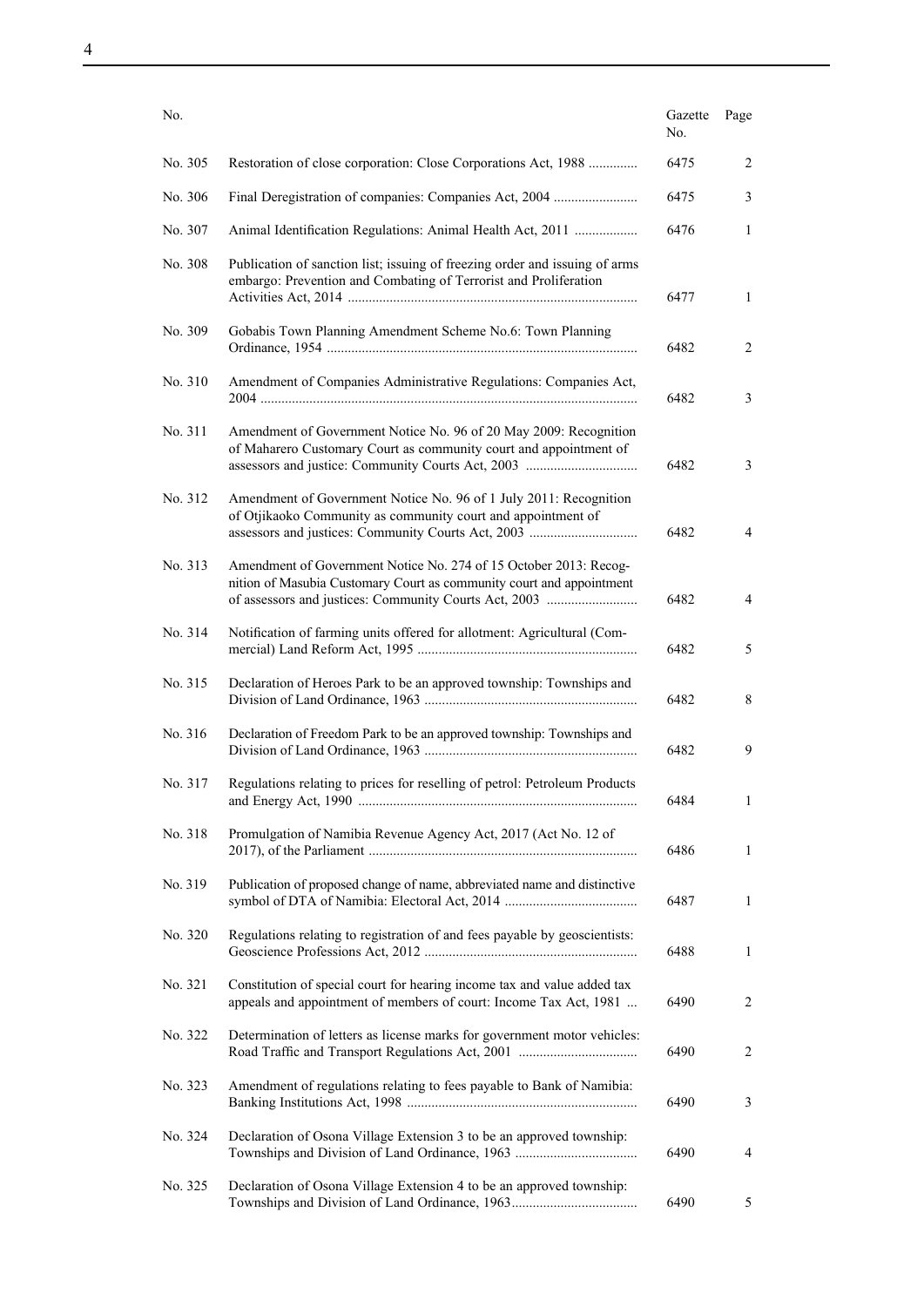| No.     |                                                                                                                                                                                                                                    | Gazette<br>No. | Page |
|---------|------------------------------------------------------------------------------------------------------------------------------------------------------------------------------------------------------------------------------------|----------------|------|
| No. 326 | Declaration of Swakopmund Extension 14 to be an approved township:                                                                                                                                                                 | 6490           | 6    |
| No. 327 | Declaration of Walvis Bay Extension 17 to be an approved township:                                                                                                                                                                 | 6490           | 7    |
| No. 328 | Declaration of Ekuku to be an approved township: Townships and                                                                                                                                                                     | 6490           | 8    |
| No. 329 | Declaration of Ondangwa Extension 28 to be an approved township:                                                                                                                                                                   | 6490           | 9    |
| No. 330 | Declaration of Oshakati North Extension 3 to be an approved township:                                                                                                                                                              | 6490           | 10   |
| No. 331 | Imposition of levy on electricity supplied by Namibia Power Corporation<br>(Proprietary) Limited: Petroleum Products and Energy Act, 1990                                                                                          | 6494           | 1    |
| No. 332 | Regulations in terms of section 47 of Namibia National Reinsurance                                                                                                                                                                 | 6496           | 2    |
| No. 333 | Determination and specification of percentage of value of each reinsurance<br>contract to be ceded by every registered insurer and registered reinsurer:<br>Namibia National Reinsurance Corporation Act, 1998                     | 6496           | 11   |
| No. 334 | Determination and specification of percentage of value of each short-term<br>insurance contract to be ceded in reinsurance to corporation by every<br>registered insurer and registered reinsurer: Namibia National Reinsurance    | 6496           | 11   |
| No. 335 | Determination and specification of percentage of value of each long-term<br>insurance contract to be ceded in reinsurance to the corporation by every<br>registered insurer and registered reinsurer: Namibia National Reinsurance | 6496           | 12   |
| No. 336 | Exemption in terms of section 39(8) of Namibia National Reinsurance                                                                                                                                                                | 6496           | 13   |
| No. 337 | Determination and specification of rates of commission payable to regis-<br>tered short-term insurers and registered reinsurers: Namibia National                                                                                  | 6496           | 15   |
| No. 338 | Determination and specification of rate of reinsurance commission payable<br>to registered long-term insurers and registered reinsurers: Namibia National                                                                          | 6496           | 17   |
| No. 339 | Promulgation of Lotteries Act, 2017 (Act No. 13 of 2017), of the Parliament                                                                                                                                                        | 6500           | 1    |
| No. 340 | Promulgation of Education Amendment Act, 2017 (Act No. 14 of 2017),                                                                                                                                                                | 6501           | 1    |
| No. 341 | Promulgation of Appropriation Amendment Act, 2017 (Act No. 15 of                                                                                                                                                                   | 6502           | 1    |
| No. 342 | Final deregistration of companies: Companies Act, 2004                                                                                                                                                                             | 6503           | 1    |
| No. 343 |                                                                                                                                                                                                                                    | 6503           | 2    |
| No. 344 | Amendment of Government Notice No. 257 of 2016: Companies Act, 2004                                                                                                                                                                | 6503           | 3    |
| No. 345 | Intended deregistrartion of companies: Companies Act 2004                                                                                                                                                                          | 6503           | 3    |
| No. 346 | Final deregistration of close corporations: Close Corporations Act, 1988                                                                                                                                                           | 6503           | 3    |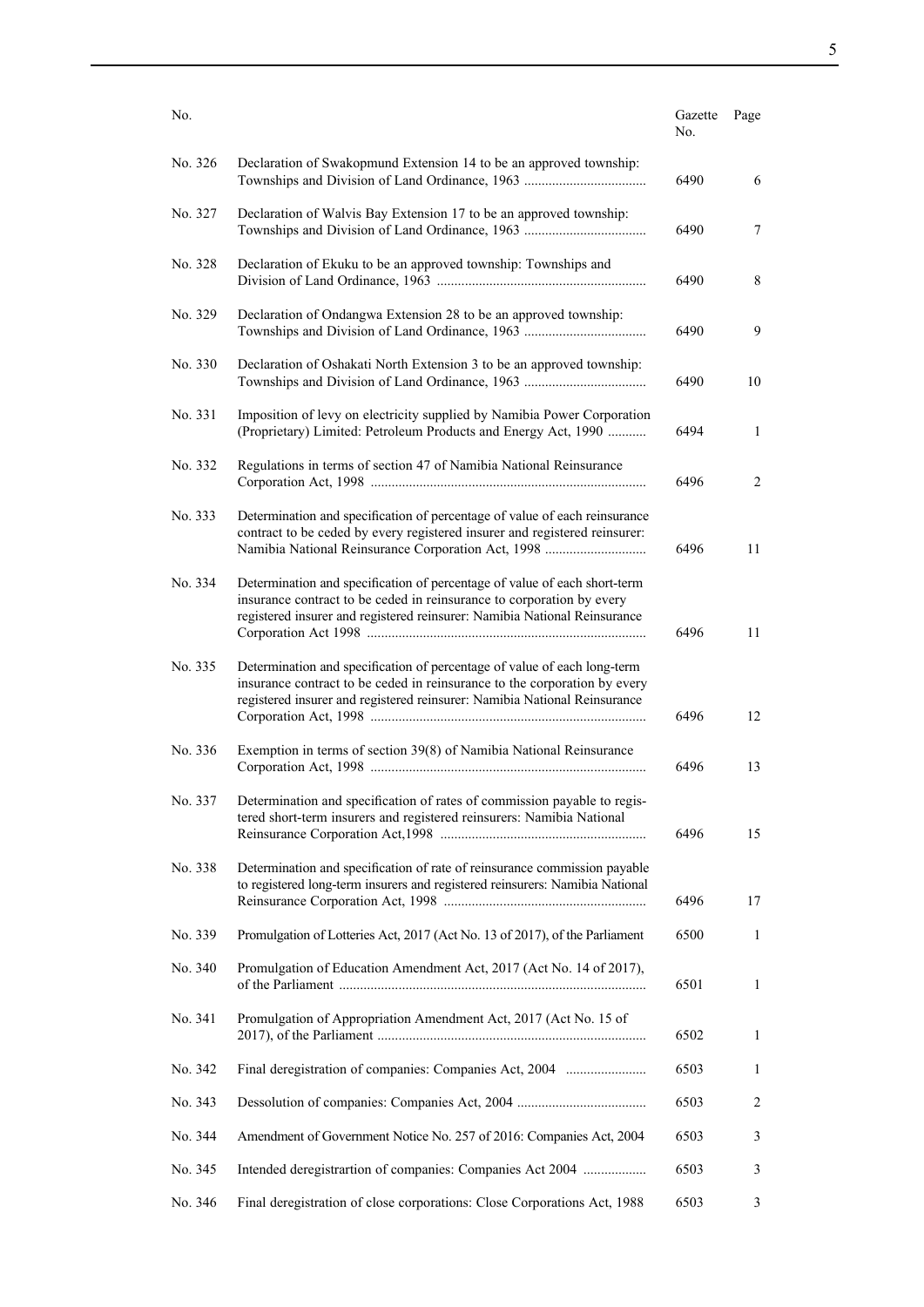| No.     |                                                                                                                                                                                                             | Gazette<br>No. | Page           |
|---------|-------------------------------------------------------------------------------------------------------------------------------------------------------------------------------------------------------------|----------------|----------------|
| No. 347 | Restoration of close corporation: Close Corporations Act, 1988                                                                                                                                              | 6503           | 6              |
| No. 348 | Intended deregistration of close corporations: Close Corporations Act,                                                                                                                                      | 6503           | 6              |
|         | <b>GENERAL NOTICES</b>                                                                                                                                                                                      |                |                |
| No. 407 | Bank of Namibia: Determination under the Banking Institutions Act, 1998                                                                                                                                     | 6437           | 1              |
| No. 408 |                                                                                                                                                                                                             | 6440           | 7              |
| No. 409 |                                                                                                                                                                                                             | 6440           | 7              |
| No. 410 | General Valuation of all ratable and non-ratable properties situated within                                                                                                                                 | 6440           | 7              |
| No. 411 | Interim valuation of rateable properties within the Henties Bay Local                                                                                                                                       | 6440           | 8              |
| No. 412 | Retirement Fund for Local Authorities and Utility Services in Namibia:                                                                                                                                      | 6440           | 8              |
| No. 413 |                                                                                                                                                                                                             | 6440           | 9              |
| No. 414 | Calling for representations in opposition to applications made to the<br>Minerals Ancillary Rights Commission: Minerals (Prospecting and Mining)                                                            | 6440           | 11             |
| No. 415 |                                                                                                                                                                                                             | 6440           | 13             |
| No. 416 | Namibian Competition Commission: Notice of determination made by<br>Commission in relation to propose merger: Alpha Werke Beteiliguns-<br>gessellschaft GMBH ("ALPLA") // Boxmore Plastics (SA) (Pty) Ltd   | 6443           | 2              |
| No. 417 | Namibian Competition Commission: Notice of determination made by<br>Commission in relation to propose merger: Stadio Investment Holding<br>(Pty) Ltd // Southern Business School of Namibia CC              | 6443           | $\overline{2}$ |
| No. 418 | Namibian Competition Commission: Notice of determination made by<br>Commission in relation to propose merger: Atlantis Foods Holdings (Pty)                                                                 | 6443           | 3              |
| No. 419 | Namibian Competition Commission: Notice of determination made by<br>Commission in relation to propose merger: Long4life Limited // Hold-                                                                    | 6443           | $\overline{4}$ |
| No. 420 | Namibian Competition Commission: Notice of determination made by<br>Commission in relation to propose merger: Total E&P Namibia B.V //                                                                      | 6443           | 4              |
| No. 421 | Namibian Competition Commission: Notice of determination made by<br>Commission in relation to propose merger: Mr. Archie Graham and Ten-<br>bergen Investments CC // Demushuwa Property Developer (Pty) Ltd | 6443           | 5              |
| No. 422 | Namibian Competition Commission: Notice of determination made by<br>Commission in relation to propose merger: Diablo Trading (Pty) Ltd //                                                                   | 6443           | 6              |
| No. 423 | Namibian Competition Commission: Notice of determination made by<br>Commission in relation to propose merger: MMI Holdings Namibia                                                                          | 6443           | 6              |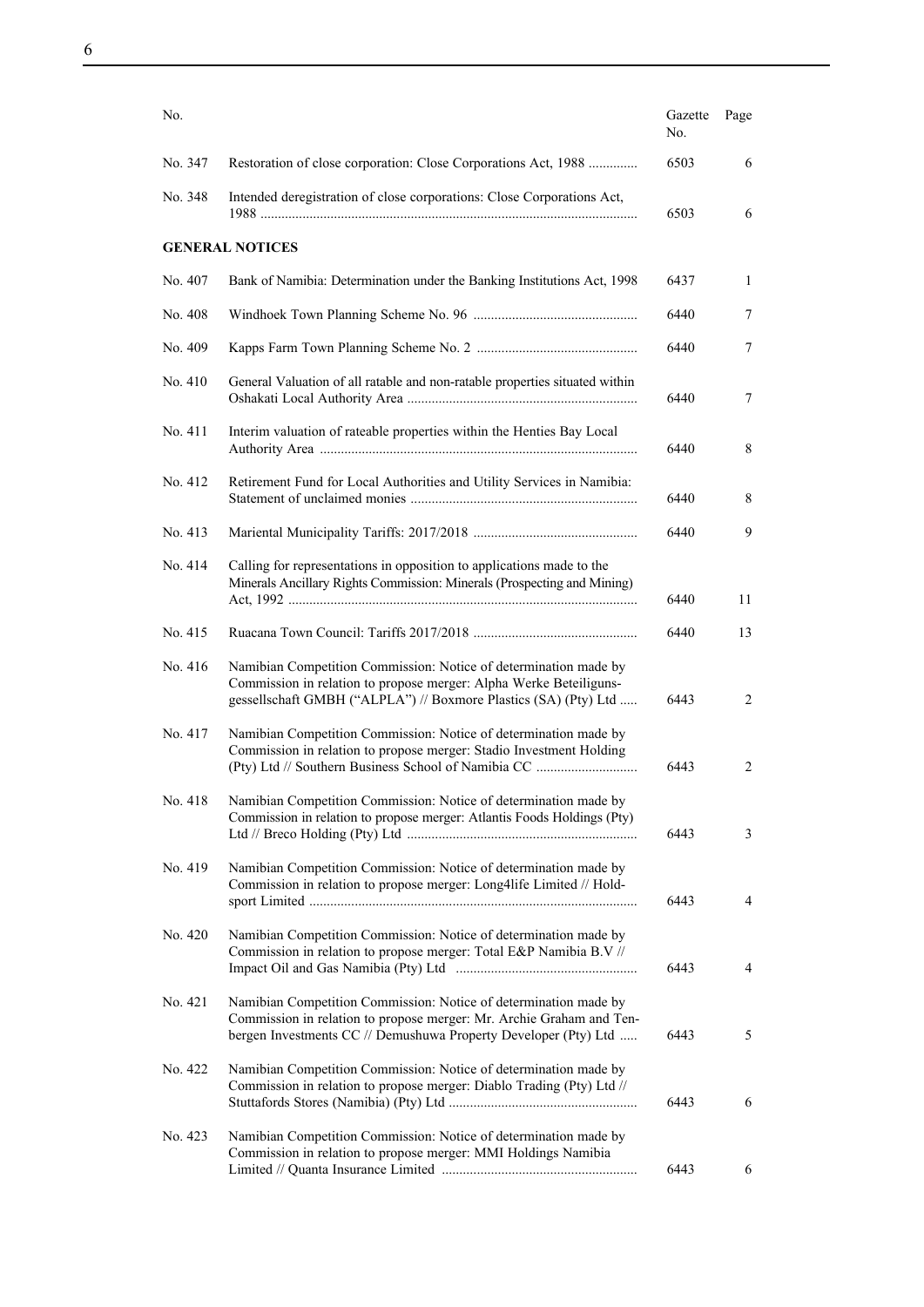| No.     |                                                                                                                                                         | Gazette<br>No. | Page |
|---------|---------------------------------------------------------------------------------------------------------------------------------------------------------|----------------|------|
| No. 424 | Namibian Competition Commission: Notice of determination made by<br>Commission in relation to propose merger: Seawork Fish Processors (Pty)             | 6443           | 7    |
| No. 425 | Bank of Namibia: Determinations under the Banking Institutions Act,                                                                                     | 6448           | 1    |
| No. 426 | Rules for the recognition and requirements of qualifications for phar-<br>macist's assistant and procedure for registration of pharmacist's assistants: | 6456           | 1    |
| No. 427 |                                                                                                                                                         | 6457           | 1    |
| No. 428 | General valuation of rateable and non-ratable properties situated within                                                                                | 6458           | 5    |
| No. 429 |                                                                                                                                                         | 6458           | 5    |
| No. 430 |                                                                                                                                                         | 6458           | 6    |
| No. 431 | Establishment of the township: Okahandja Extension 18                                                                                                   | 6458           | 6    |
| No. 432 |                                                                                                                                                         | 6458           | 7    |
| No. 433 | Establishment of the township: Sauyemwa Extension 11                                                                                                    | 6458           | 7    |
| No. 434 |                                                                                                                                                         | 6458           | 8    |
| No. 435 |                                                                                                                                                         | 6458           | 8    |
| No. 436 |                                                                                                                                                         | 6458           | 8    |
| No. 437 | Establishment of the township: Otjiwarongo Extension 10                                                                                                 | 6458           | 9    |
| No. 438 | Establishment of the township: Otjiwarongo Extension 11                                                                                                 | 6458           | 9    |
| No. 439 | Establishment of the township: Otjiwarongo Extension 12                                                                                                 | 6458           | 10   |
| No. 440 | Establishment of the township: Otjiwarongo Extension 13                                                                                                 | 6458           | 10   |
| No. 441 | Establishment of the township: Katima Mulilo Extension 27                                                                                               | 6458           | 11   |
| No. 442 | Establishment of the township: Katima Mulilo Extension 28                                                                                               | 6458           | 11   |
| No. 443 | Establishment of the township: Katima Mulilo Extension 30                                                                                               | 6458           | 11   |
| No. 444 | Establishment of the township: Katima Mulilo Extension 31                                                                                               | 6458           | 12   |
| No. 445 |                                                                                                                                                         | 6458           | 12   |
| No. 446 |                                                                                                                                                         | 6458           | 13   |
| No. 447 |                                                                                                                                                         | 6458           | 13   |
| No. 448 |                                                                                                                                                         | 6458           | 14   |
| No. 449 |                                                                                                                                                         | 6458           | 14   |
| No. 450 |                                                                                                                                                         | 6458           | 14   |
| No. 451 |                                                                                                                                                         | 6458           | 15   |
| No. 452 |                                                                                                                                                         | 6458           | 15   |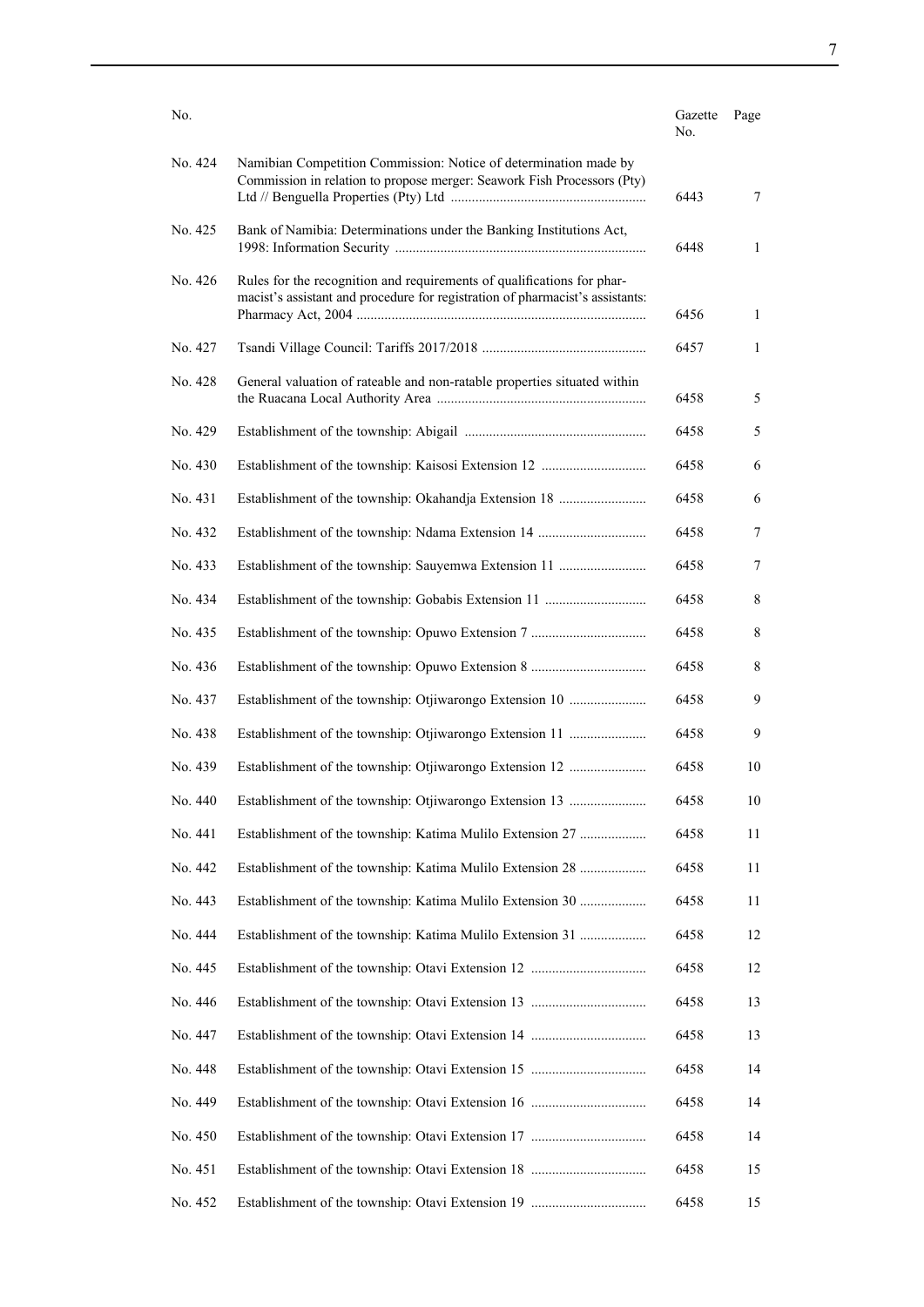| No.     |                                                                                                                                                                                                                                                                                            | Gazette<br>No. | Page         |
|---------|--------------------------------------------------------------------------------------------------------------------------------------------------------------------------------------------------------------------------------------------------------------------------------------------|----------------|--------------|
| No. 453 |                                                                                                                                                                                                                                                                                            | 6458           | 16           |
| No. 454 | Establishment of the township: Aimablaagte Extension 2                                                                                                                                                                                                                                     | 6458           | 16           |
| No. 455 | Establishment of the township: Aimablaagte Extension 3                                                                                                                                                                                                                                     | 6458           | 17           |
| No. 456 | Permanent closure of street Portion A measuring $\pm 10731$ m <sup>2</sup> and Portion<br>B measuring $\pm 7710$ m <sup>2</sup> (Portions of the remainder of Portion 15 of                                                                                                                | 6458           | 17           |
| No. 457 | City of Windhoek: Windhoek Town Planning Scheme No. 96                                                                                                                                                                                                                                     | 6458           | 18           |
| No. 458 | City of Windhoek: Kapps Farm Town Planning Scheme No. 2                                                                                                                                                                                                                                    | 6458           | 18           |
| No. 459 | Bank of Namibia: Statement of assets and liabilities as at close of business                                                                                                                                                                                                               | 6458           | 19           |
| No. 460 | Notification of investigation whether to recommend that services be                                                                                                                                                                                                                        | 6460           | $\mathbf{1}$ |
| No. 461 | Communications Regulatory Authority of Namibia: Notice in terms of the<br>Regulations Regarding Licensing Procedures for Telecommunications<br>and Broadcasting Service Licences and Spectrum Use Licences                                                                                 | 6464           | 2            |
| No. 462 | Communications Regulatory Authority of Namibia: Notice in terms of the<br>Regulations Regarding Licensing Procedures for Telecommunications<br>and Broadcasting Service Licences and Spectrum Use Licences                                                                                 | 6464           | 3            |
| No. 463 | Communications Regulatory Authority of Namibia: Notice of filling of                                                                                                                                                                                                                       | 6464           | 7            |
| No. 464 | Communications Regulatory Authority of Namibia: Withdrawal of General<br>Notice No. 368, published in Government Gazette No. 6404 dated 8 Sep-<br>tember 2017. Notice spectrum use license in terms of the Regulations<br>Regarding Licensing Procedures for Telecommunications and Broad- | 6464           | 11           |
| No. 465 | Communications Regulatory Authority of Namibia: Notice in terms of the<br>Regulations Regarding Licensing Procedures for Telecommunications<br>and Broadcasting Service Licences and Spectrum Use Licences                                                                                 | 6464           | 12           |
| No. 466 | Communications Regulatory Authority of Namibia: Notice of Withdrawal<br>of Regulations Regarding Provision of Roaming Services for Telecom-                                                                                                                                                | 6464           | 12           |
| 0.467   | Communications Regulatory Authority of Namibia: Notice of intention<br>to make regulations to ensure fair competition in the Telecommunica-                                                                                                                                                | 6465           | 1            |
| No. 468 | Communications Regulatory Authority of Namibia: Regulations regarding<br>procedures for the Adjudication of Dispute: Communications Act, 2009                                                                                                                                              | 6466           | 1            |
| No. 469 | Namibian Competition Commission: Notice of determination made by<br>Commission in relation to proposed merger: Pupkewitz Holdings (Pty) Ltd<br>// Wisteria Investments Three (Pty) Ltd Trading as "Danric Auto"                                                                            | 6468           | 1            |
| No. 470 | Namibian Competition Commission: Notice of determination made by<br>Commission in relation to proposed merger: Remgro International Holdings                                                                                                                                               | 6468           | 2            |
| No. 471 | Communications Regulatory Authority of Namibia: Notice of intention to<br>make guidelines on the general interpretation and applicability of enforce-<br>ment, hearings and penalty provisions in the Communications Act, 2009                                                             | 6469           | $\mathbf{1}$ |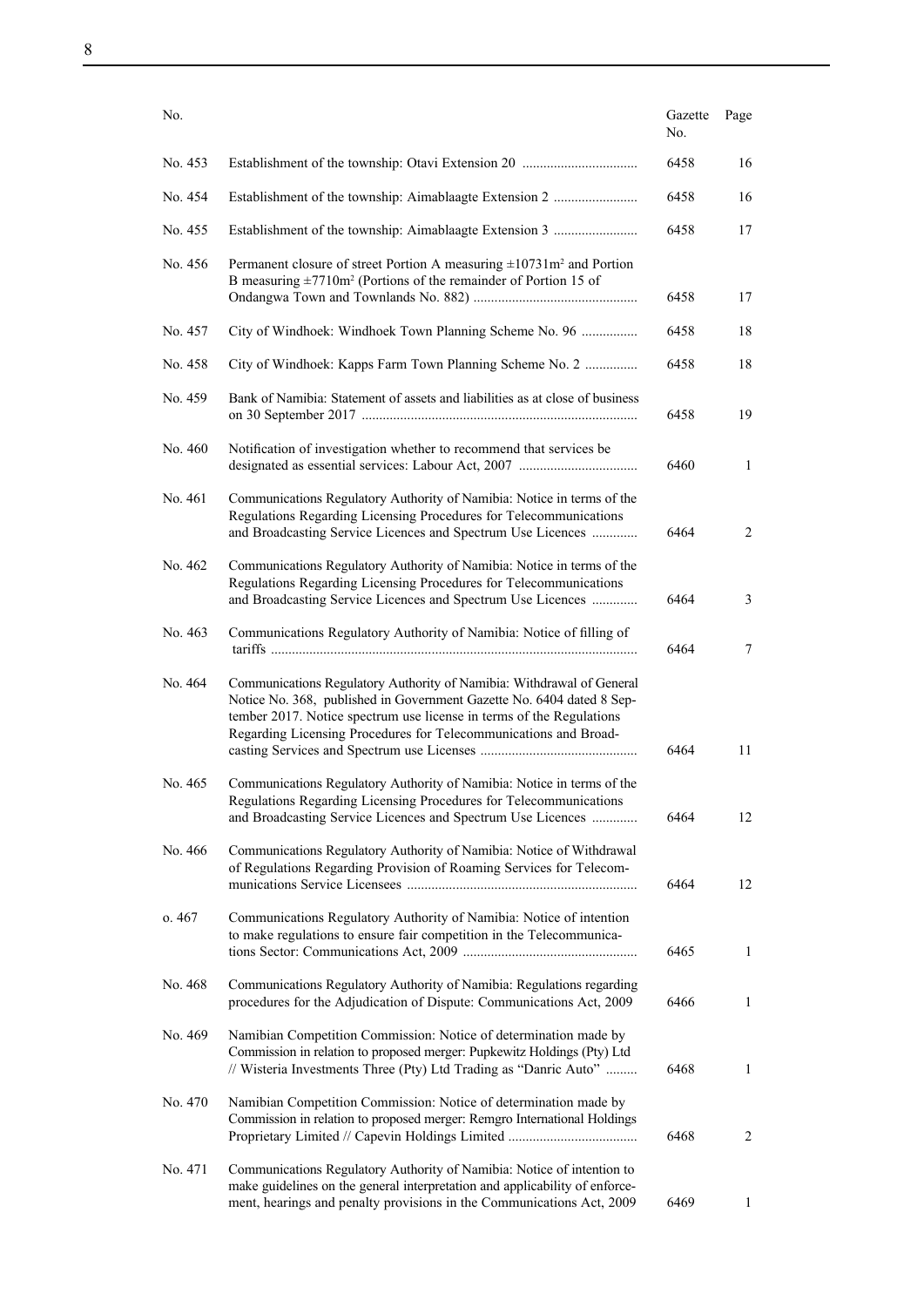| No.     |                                                                                                                                                                                                                                            | Gazette<br>No. | Page           |
|---------|--------------------------------------------------------------------------------------------------------------------------------------------------------------------------------------------------------------------------------------------|----------------|----------------|
| No. 472 |                                                                                                                                                                                                                                            | 6472           | 5              |
| No. 473 |                                                                                                                                                                                                                                            | 6472           | 5              |
| No. 474 | Municipal Council of Walvis Bay: Interim valuation of rateable properties                                                                                                                                                                  | 6472           | 6              |
| No. 475 | Permanent closure of Portion "B" of Erf RE/77, Windhoek, (±296 m <sup>2</sup> )as                                                                                                                                                          | 6472           | 6              |
| No. 476 | City of Windhoek: Permanent closing of Portion A of Erf 3383, Otjomuise<br>as public open space. The portion is approximately 119.29m <sup>2</sup> in extent.<br>Portion A will be consolidated with 3262 Otjomuise into one (1) erf after | 6472           | 6              |
| No. 477 | Permanent closure of Portions A to H of the remainder of Erf 527 Rocky<br>Crest, Windhoek, with Portion A measuring $\pm 159.6$ m <sup>2</sup> and Portions B to                                                                           | 6472           | 7              |
| No. 478 |                                                                                                                                                                                                                                            | 6472           | 8              |
| No. 479 |                                                                                                                                                                                                                                            | 6472           | 9              |
| No. 480 | Communications Regulatory Authority of Namibia: Notice in terms of the<br>Regulation 19(1) Regarding Licensing Procedures for Telecommunications<br>and Broadcasting Service Licences and Spectrum Use Licences                            | 6474           | $\overline{2}$ |
| No. 481 | Communications Regulatory Authority of Namibia: Notice in terms of<br>section 53(10) of the Communications Act, 2009 read with the regulations<br>regarding the submission of Interconnection Agreements and Tariffs                       | 6474           | 3              |
| No. 482 | Communications Regulatory Authority of Namibia: Notice of award of<br>signal distribution service licensee to Satelio Television Namibia (Pty)                                                                                             | 6474           | 4              |
| No. 483 | Communications Regulatory Authority of Namibia: Notice in terms of the<br>Regulations Regarding Licensing Procedures for Telecommunications<br>and Broadcasting Service Licences and Spectrum Use Licences                                 | 6474           | 11             |
| No. 484 | Communications Regulatory Authority of Namibia: Notice in terms of the<br>Regulations Regarding Licensing Procedures for Telecommunications<br>and Broadcasting Service Licences and Spectrum Use Licences                                 | 6474           | 12             |
| No. 485 | Communications Regulatory Authority of Namibia: Notice in terms of the<br>Regulations Regarding Licensing Procedures for Telecommunications<br>and Broadcasting Service Licences and Spectrum Use Licences                                 | 6474           | 14             |
| No. 486 | Communications Regulatory Authority of Namibia: Notice in terms of the<br>Regulations Regarding Licensing Procedures for Telecommunications<br>and Broadcasting Service Licences and Spectrum Use Licences                                 | 6479           | $\mathbf{1}$   |
| No. 487 | Notice of Intention to make Guidelines on the General Interpretation and<br>the Applicability of Section 53 and the Regulations Regarding the Sub-                                                                                         | 6479           | $\overline{2}$ |
| No. 488 | Communications Regulatory Authority of Namibia: Notice of filling of                                                                                                                                                                       | 6479           | 8              |
| No. 489 |                                                                                                                                                                                                                                            | 6482           | 10             |
| No. 490 | Local Authority Council of Karasburg: Notice of vacancy                                                                                                                                                                                    | 6482           | 11             |
| No. 491 | General valuation of rateable and non-ratable properties situated within the                                                                                                                                                               | 6482           | 11             |